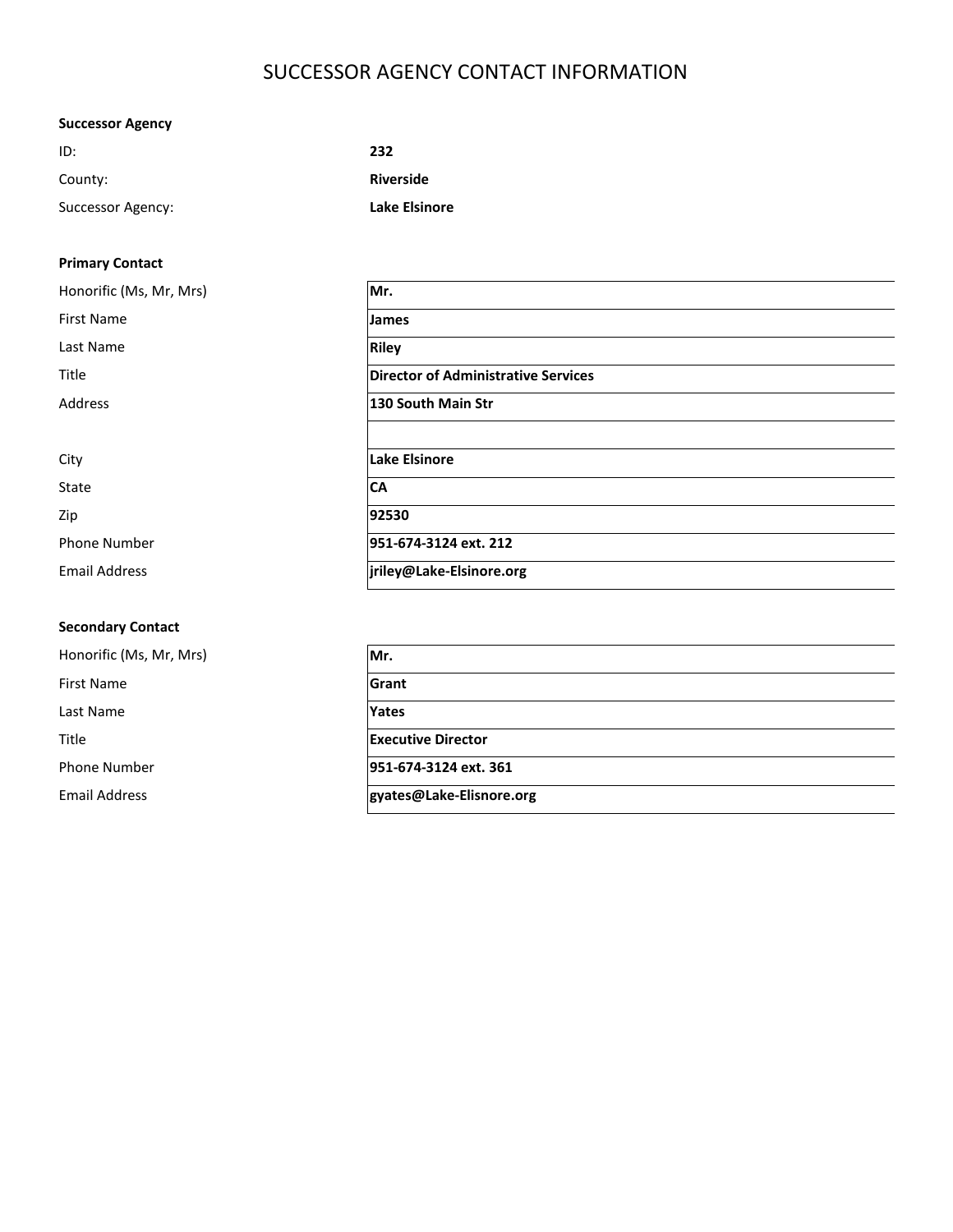### **SUMMARY OF RECOGNIZED OBLIGATION PAYMENT SCHEDULE**

Filed for the July 1, 2013 to December 31, 2013 Period

#### **Name of Successor Agency: LAKE ELSINORE (RIVERSIDE)**

|   | <b>Outstanding Debt or Obligation</b>                                                                                                              | <b>Total</b>           |  |  |
|---|----------------------------------------------------------------------------------------------------------------------------------------------------|------------------------|--|--|
|   | <b>Total Outstanding Debt or Obligation</b>                                                                                                        | \$166,040,335          |  |  |
|   | <b>Current Period Outstanding Debt or Obligation</b>                                                                                               | <b>Six-Month Total</b> |  |  |
| А | Available Revenues Other Than Anticipated RPTTF Funding                                                                                            | \$252,474              |  |  |
| B | Enforceable Obligations Funded with RPTTF                                                                                                          | \$5,607,426            |  |  |
| C | Administrative Allowance Funded with RPTTF                                                                                                         | \$168,223              |  |  |
| D | Total RPTTF Funded $(B + C = D)$                                                                                                                   | \$5,775,649            |  |  |
| Ε | Total Current Period Outstanding Debt or Obligation $(A + B + C = E)$ Should be same amount as ROPS form six-month total                           | \$6,028,123            |  |  |
| F | Enter Total Six-Month Anticipated RPTTF Funding                                                                                                    | \$5,775,649            |  |  |
| G | Variance (F - D = G) Maximum RPTTF Allowable should not exceed Total Anticipated RPTTF Funding                                                     | \$0                    |  |  |
|   | Prior Period (July 1, 2012 through December 31, 2012) Estimated vs. Actual Payments (as required in HSC section 34186 (a))                         |                        |  |  |
| Н | Enter Estimated Obligations Funded by RPTTF (lesser of Finance's approved RPTTF amount including admin allowance or the actual amount distributed) | \$5,403,857            |  |  |
|   | Enter Actual Obligations Paid with RPTTF                                                                                                           | \$4,946,807            |  |  |
|   | Enter Actual Administrative Expenses Paid with RPTTF                                                                                               | \$157,380              |  |  |
| к | Adjustment to Redevelopment Obligation Retirement Fund $(H - (I + J) = K)$                                                                         | \$299,670              |  |  |
|   | Adjustment to RPTTF $(D - K = L)$                                                                                                                  | \$5,475,979            |  |  |
|   | Certification of Oversight Board Chairman:                                                                                                         |                        |  |  |
|   | Pursuant to Section 34177(m) of the Health and Safety code,<br>Name                                                                                | Title                  |  |  |
|   | I hereby certify that the above is a true and accurate Recognized                                                                                  |                        |  |  |
|   | Obligation Payment Schedule for the above named agency.<br>/s/                                                                                     |                        |  |  |

Signature Date Date Communications and the Date Date Date Date Date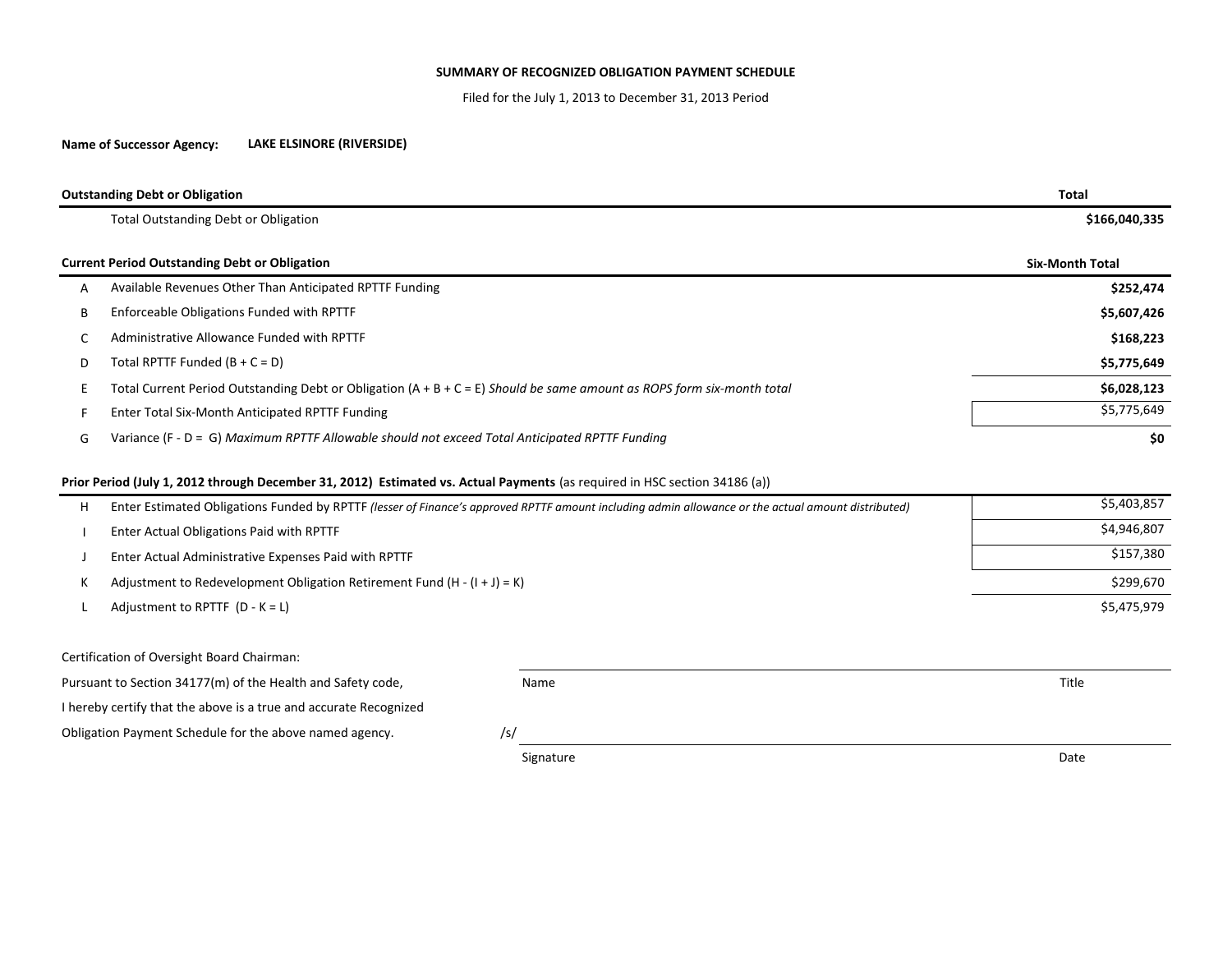Oversight Board Approval Date:

**Contract Contract Contract Contract** 

#### **LAKE ELSINORE (RIVERSIDE) RECOGNIZED OBLIGATION PAYMENT SCHEDULE (ROPS 13-14A) July 1, 2013 through December 31, 2013**

|       |                                                               |                       |                         |                                                          |                                                                                                                                                                                                                                                                                                                                                                                                                                                   |                    |                          |                         |                | <b>Funding Source</b>                         |                |             |              |                 |  |  |
|-------|---------------------------------------------------------------|-----------------------|-------------------------|----------------------------------------------------------|---------------------------------------------------------------------------------------------------------------------------------------------------------------------------------------------------------------------------------------------------------------------------------------------------------------------------------------------------------------------------------------------------------------------------------------------------|--------------------|--------------------------|-------------------------|----------------|-----------------------------------------------|----------------|-------------|--------------|-----------------|--|--|
|       |                                                               |                       |                         |                                                          |                                                                                                                                                                                                                                                                                                                                                                                                                                                   |                    |                          |                         |                |                                               |                |             |              |                 |  |  |
|       |                                                               |                       |                         |                                                          |                                                                                                                                                                                                                                                                                                                                                                                                                                                   |                    |                          | <b>Total Due During</b> |                |                                               |                |             |              |                 |  |  |
|       |                                                               | Contract/Agreement    | Contract/Agreement      |                                                          |                                                                                                                                                                                                                                                                                                                                                                                                                                                   |                    | <b>Total Outstanding</b> | Fiscal Year             |                |                                               |                |             |              |                 |  |  |
| Item# | Project Name / Debt Obligation                                | <b>Execution Date</b> | <b>Termination Date</b> | Pavee                                                    | <b>Description/Project Scope</b>                                                                                                                                                                                                                                                                                                                                                                                                                  | Project Area       | Debt or Obligation       | 2013-14                 |                | Bond Proceeds Reserve Balance Admin Allowance |                | RPTTF       | Other        | Six-Month Total |  |  |
|       |                                                               |                       |                         |                                                          |                                                                                                                                                                                                                                                                                                                                                                                                                                                   |                    | \$166,040,335            | \$10,463,487            | \$0            | \$0                                           | \$168,223      | \$5,607,426 | \$252,474    | \$6,028,123     |  |  |
|       | 1 Tax Allocation Revenue Bonds, 2010 Series                   | 2/1/2010              | 9/1/2033                | Union Bank, N.A.                                         | Bond issue to fund housing & non-housing projects                                                                                                                                                                                                                                                                                                                                                                                                 | All                | 24,687,256               | 989,706                 | $\overline{0}$ |                                               |                | 494,716     |              | 494,716         |  |  |
|       | 2 Tax Allocation Revenue Bonds, 2010 Series 5/1/2010          |                       | 9/1/2025                | Union Bank, N.A.                                         | Bond issue to fund housing projects                                                                                                                                                                                                                                                                                                                                                                                                               | Housing            | 12,186,963               | 936,525                 | $\mathbf{0}$   |                                               | $\Omega$       | 468,825     |              | 468,825         |  |  |
|       | Tax Allocation Revenue Bonds, 2010 Series                     | 11/1/2010             | 9/1/2030                | Union Bank, N.A.                                         | Bond issue to fund non-housing projects                                                                                                                                                                                                                                                                                                                                                                                                           | Project I and II   | 39,961,085               | 2,220,264               | $\overline{0}$ |                                               | $\Omega$       | 1,109,707   | $\Omega$     | 1,109,707       |  |  |
|       | 4 Tax Allocation Revenue Bonds, 2011 Series                   | 1/1/2011              | 9/1/2021                | Union Bank, N. A.                                        | Bond issue to fund non-housing projects                                                                                                                                                                                                                                                                                                                                                                                                           | Project I          | 6,667,325                | 742,250                 | $\overline{0}$ |                                               | $\Omega$       | 371,356     | $\cap$       | 371,356         |  |  |
|       | 5 Local Agency Revenue Bonds, 2011 Series A 4/1/2011          |                       | 9/1/2038                | Union Bank, N.A.                                         | Bond issue to fund non-housing projects                                                                                                                                                                                                                                                                                                                                                                                                           | Project II and III | 9,529,618                | 427,395                 | $\circ$        |                                               | $\Omega$       | 213,516     | $\Omega$     | 213,516         |  |  |
|       | 6 Fiscal Agent Fees                                           | 2/1/2010              | 9/1/2038                | Union Bank, N.A.                                         | Annual fiscal agent fees for bonds issues                                                                                                                                                                                                                                                                                                                                                                                                         | All                | 308.985                  | 15.845                  | $\overline{0}$ | $\overline{0}$                                | $\overline{0}$ | 10.655      | $\mathbf{0}$ | 10.655          |  |  |
|       | 7 Bond Disclosure Services                                    |                       | 2/15/2038               | <b>HdL Coren &amp; Cone</b>                              | Annual continuing disclosure for bond issues                                                                                                                                                                                                                                                                                                                                                                                                      | All                | 93,500                   | 5,250                   | $\overline{0}$ | $\overline{0}$                                | $\Omega$       |             | $\Omega$     | $\overline{0}$  |  |  |
|       | 8 MG/Chelsea Outlet OPA                                       | 12/26/1989            | 7/7/2015                | MG/Chelsea                                               | roperty tax revenue reimbursement                                                                                                                                                                                                                                                                                                                                                                                                                 | Project I          | 1,954,016                | 111,852                 | $\mathbf{0}$   | $\Omega$                                      | $\overline{0}$ |             | $\mathbf{0}$ | $\overline{0}$  |  |  |
|       | 9 Walmart DDA                                                 | 3/12/1993             | Completed               | <b>Wal-Mart Stores</b>                                   | Property tax revenue reimbursement                                                                                                                                                                                                                                                                                                                                                                                                                | Project II         | $\Omega$                 | $\Omega$                | $\circ$        | $\overline{0}$                                | $\overline{0}$ |             | $\mathbf{0}$ | $\overline{0}$  |  |  |
|       | 10 Oakgroves DDA                                              | 3/12/1993             | 1/30/2016               | Oak Grove Equities                                       | Property tax revenue reimbursement                                                                                                                                                                                                                                                                                                                                                                                                                | Project II         | 2,605,758                | 70,000                  | $\overline{0}$ | $\Omega$                                      | $\Omega$       |             | $\Omega$     | $\overline{0}$  |  |  |
|       | 11 EVMWD - Amber Ridge                                        | 3/18/1993             | 7/1/2014                | <b>FVMWD</b>                                             | roperty tax revenue reimbursement                                                                                                                                                                                                                                                                                                                                                                                                                 | Project III        | 121.828                  | 60.914                  | $\circ$        | $\Omega$                                      | $\Omega$       |             | $\Omega$     | $\overline{0}$  |  |  |
|       | 12 Summerly DDA                                               | 3/11/2011             | 2038                    | McMillin Summerly LLC and Civic<br>Partners-Elsinore LLC | DDA pledges a portion of property tax revenues through<br>2038. Total outstanding debt or obligation is estimated<br>based on projections of tax revenue growth at 2% per annum<br>If property values and corresponding revenues grow at a<br>higher or lower rate than 2% per annum, the total obligation<br>will similarly increase or decreased. DDA pledges a portion of<br>tax increment for so long as the Agency receives tax<br>increment | Project II and III | 8,312,576                | 205,188                 | $\overline{0}$ |                                               |                |             |              | $\mathbf{0}$    |  |  |
|       | 13 Summerly DDA Extraordinary Infrastructure 3/11/2011<br>und |                       | 2038                    | Mc Millin Summerly LLC                                   | Not entered on ROPS                                                                                                                                                                                                                                                                                                                                                                                                                               | Project II and III | 2,308,833                | $\overline{0}$          | $\circ$        | $\Omega$                                      | $\mathbf{0}$   |             |              | $\mathbf{0}$    |  |  |
|       | 14 Summerly DDA Special Counsel                               |                       |                         | Fulbright & Jaworski L.L.P                               | Legal Services                                                                                                                                                                                                                                                                                                                                                                                                                                    | Project II and III | Not Applicable           | $\overline{0}$          | $\circ$        | $\overline{0}$                                | $\circ$        |             | $\Omega$     | $\Omega$        |  |  |
|       | 15 Summerly DDA Annual Report                                 |                       |                         | HdL Coren & Cone                                         | <b>Fiscal Reporting Services</b>                                                                                                                                                                                                                                                                                                                                                                                                                  | Project II and III | Not Applicable           | $\overline{0}$          | $\circ$        | $\overline{0}$                                | $\overline{0}$ |             | $\Omega$     | $\Omega$        |  |  |
|       | 16 Stadium Agreement                                          | 7/15/2007             | Terminated              | Diamond Stadium Group                                    | Annual Capital Contribution                                                                                                                                                                                                                                                                                                                                                                                                                       | All                |                          | $\overline{0}$          | $\overline{0}$ | $\Omega$                                      | $\overline{0}$ |             | $\mathbf{0}$ | $\overline{0}$  |  |  |
|       | 17 Seismic Retrofit Project                                   |                       | Completed               | FEMA\City of Lake Elsinore                               | Seismic Retrofit Project                                                                                                                                                                                                                                                                                                                                                                                                                          | Project I          | $\Omega$                 | $\overline{0}$          | $\overline{0}$ | $\overline{0}$                                | $\overline{0}$ |             | $\circ$      | $\overline{0}$  |  |  |
|       | 18 City Reimbursement LERA                                    | 7/1/2000              | 2/1/2032                | City of Lake Elsinore                                    | City Reimbursement LERA - Debt Service                                                                                                                                                                                                                                                                                                                                                                                                            | All                | 15,000,000               | 1,200,000               | $\mathbf{0}$   | $\overline{0}$                                | $\overline{0}$ | 600,000     | $\circ$      | 600,000         |  |  |
|       | 19 Housing Fund Loan                                          |                       |                         | <b>Housing Fund</b>                                      | <b>Repayment of SERAF</b>                                                                                                                                                                                                                                                                                                                                                                                                                         | <b>All</b>         |                          |                         | $\overline{0}$ |                                               | $\Omega$       |             | $\Omega$     | $\mathbf{0}$    |  |  |
|       | 20 Housing Fund Loan                                          | 12/1/1995             | 2038                    | <b>Housing Fund</b>                                      | Payments on principal and interest on loan of bond proceeds All<br>from the housing fund. Payments made in any given fiscal<br>year are calculated and disbursed based on available<br>property tax revenue funds after deductions for payment of<br>all other debts and obligations of the Agency.                                                                                                                                               |                    | 28,691,595               | 1,736,655               | $\Omega$       |                                               |                | 1,736,655   |              | 1,736,655       |  |  |
|       | 21 City Bond Debt Service Requirements                        | 7/1/2000              | Completed               | City of Lake Elsinore                                    | The 1997 Lease Advances and the Additional Advances shall<br>be repayable from all available surplus revenues of the<br>Agency after payment of scheduled debt services on<br>outstanding bonded debt of the Agency.                                                                                                                                                                                                                              |                    | $\Omega$                 | $\Omega$                | $\Omega$       |                                               | $\Omega$       |             |              | $\Omega$        |  |  |
|       | 22 Legal Services                                             | 9/27/2005             |                         | Leibold McClendon & Mann                                 | Legal services for projects, bonds & DDA/Stadium Agreement All<br>compliance.                                                                                                                                                                                                                                                                                                                                                                     |                    | 192,000                  | 96,000                  | $\overline{0}$ |                                               | $\Omega$       | 96,000      | $\Omega$     | 96,000          |  |  |
|       | 23 Consultant Fees                                            | 10/23/2007            |                         | <b>HdL Coren &amp; Cone</b>                              | Tax Projections for bond & DDA compliance                                                                                                                                                                                                                                                                                                                                                                                                         | All                | 37.500                   | 18.750                  | $\circ$        | $\overline{0}$                                | $\overline{0}$ | 18.750      | $\circ$      | 18,750          |  |  |
|       | 24 Tax Sharing Calculations                                   | 7/24/2009             | Completed               | <b>HdL Coren &amp; Cone</b>                              | Annual tax sharing calculations updates                                                                                                                                                                                                                                                                                                                                                                                                           | All                | $\Omega$                 | $\overline{0}$          | $\overline{0}$ | $\Omega$                                      | $\overline{0}$ |             | $\mathbf{0}$ | $\Omega$        |  |  |
|       | 25 Contract for Auditing Services                             | 4/28/2010             | Completed               | Diehl, Evans & Co., LLP                                  | Bond disclosure compliance                                                                                                                                                                                                                                                                                                                                                                                                                        | All                | $\Omega$                 | $\overline{0}$          | $\circ$        | $\Omega$                                      | $\Omega$       | 5,425       | $\Omega$     | 5,425           |  |  |
| 26    | mployee Costs                                                 |                       |                         | City of Lake Elsinore                                    | City Staff Support reimbursement                                                                                                                                                                                                                                                                                                                                                                                                                  | All                | $\Omega$                 | $\mathbf{0}$            | $\mathbf{0}$   | $\Omega$                                      | $\overline{0}$ |             | $\Omega$     | $\overline{0}$  |  |  |
|       | 27 Other Administrative Costs                                 |                       |                         | City of Lake Elsinore                                    | <b>Other Administrative Costs</b>                                                                                                                                                                                                                                                                                                                                                                                                                 | All                | $\Omega$                 | $\overline{0}$          | $\overline{0}$ | $\Omega$                                      | $\Omega$       | $\Omega$    | $\Omega$     | $\overline{0}$  |  |  |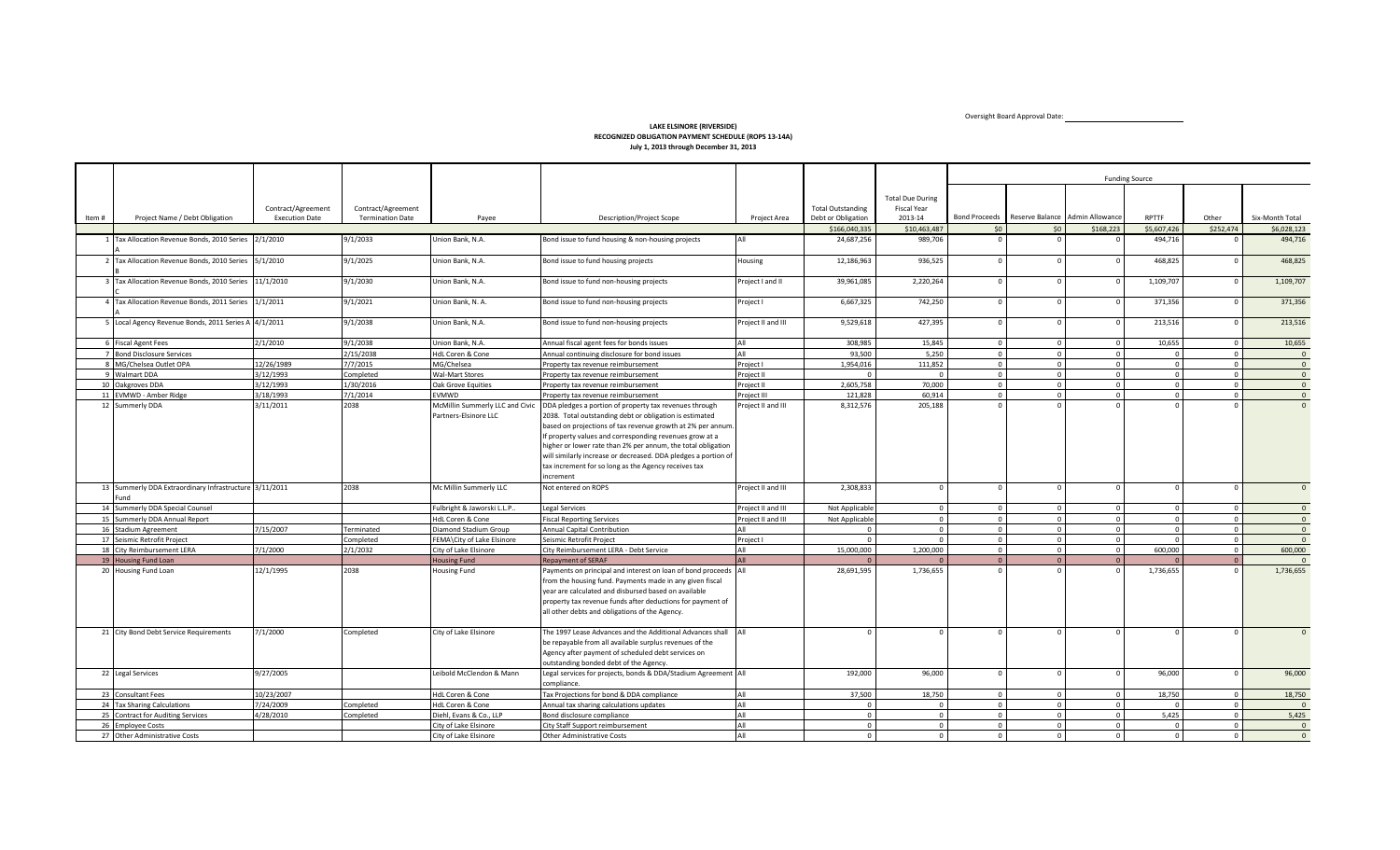Oversight Board Approval Date:

#### **LAKE ELSINORE (RIVERSIDE) RECOGNIZED OBLIGATION PAYMENT SCHEDULE (ROPS 13-14A) July 1, 2013 through December 31, 2013**

|       |                                            |                                             |                                               |                                          |                                                      |                  |                                                |                                                   | <b>Funding Source</b> |                                               |                |                |                         |                                           |
|-------|--------------------------------------------|---------------------------------------------|-----------------------------------------------|------------------------------------------|------------------------------------------------------|------------------|------------------------------------------------|---------------------------------------------------|-----------------------|-----------------------------------------------|----------------|----------------|-------------------------|-------------------------------------------|
| Item# | Project Name / Debt Obligation             | Contract/Agreement<br><b>Execution Date</b> | Contract/Agreement<br><b>Termination Date</b> | Payee                                    | <b>Description/Project Scope</b>                     | Project Area     | <b>Total Outstanding</b><br>Debt or Obligation | <b>Total Due During</b><br>Fiscal Year<br>2013-14 |                       | Bond Proceeds Reserve Balance Admin Allowance |                | RPTTF          | Other                   | Six-Month Total                           |
|       | 28 Estimated Admin Cost                    |                                             |                                               | City of Lake Elsinore                    | City Staff Support/other admin reimbursement 2012-13 | All              | $\overline{0}$                                 | 325,813                                           | $\Omega$              | $\overline{0}$                                | 168,223        | $\Omega$       | $\overline{0}$          | 168,223                                   |
|       | 29 Stadium License Agreement               | 3/15/2001                                   | 12/31/2016                                    | Lake Elsinore Storm, LP                  | License to use stadium for baseball games            | Project III      | 575,294                                        | 69,099                                            | $\circ$               | $\overline{0}$                                | $\overline{0}$ | $\overline{0}$ | $\overline{\mathbf{0}}$ | $\overline{\phantom{0}}$                  |
|       | 30 Stadium Maintenance Agreement           | 3/15/2001                                   | 12/31/2016                                    | Lake Elsinore Storm, LP                  | Agreement to maintain baseball field and facilities  | Project III      | 915,230                                        | 109,929                                           | $\Omega$              | $\overline{0}$                                | $\circ$        | $\Omega$       | $\overline{0}$          | $\overline{0}$                            |
|       |                                            |                                             |                                               |                                          |                                                      |                  | TBD                                            |                                                   |                       |                                               | $\Omega$       |                | $\Omega$                | $\overline{0}$                            |
|       | 31 Stadium Concession Agreement            | 1/30/2002                                   | 12/31/2016                                    | Golden State Concessions and<br>Catering | Provision of concessions for baseball games          | Project III      |                                                | 17,000                                            | $\Omega$              | $\Omega$                                      |                |                |                         |                                           |
|       | 32 Stadium Operation and Maintenance       | 1/1/2014                                    |                                               | Various                                  | Operation and maintenance of the baseball stadium    | Project III      | 2,492,042                                      | 355,757                                           |                       |                                               | $\Omega$       |                | $\Omega$                | $\overline{\mathbf{0}}$                   |
|       | 33 Interim Stadium Management Agmt.        | 1/1/2013                                    | 12/31/2013                                    | Lake Elsinore Storm, LP                  | Stadium Maintenance and Management                   | Project III      | 1,103,590                                      | 551,795                                           |                       |                                               |                | 299,321        | 252,474                 | 551,795                                   |
|       | 34 Riverside County Flood Control District |                                             |                                               |                                          |                                                      | Project I and II | 4,387,841                                      |                                                   |                       |                                               |                |                |                         | $\overline{\phantom{0}}$                  |
|       | 35 Administrative Reimbursement            |                                             |                                               | City of Lake Elsinore                    | Repayment for City Staff Support/other 2012-13       | All              | 157,500                                        | 157,500                                           |                       |                                               |                | 157,500        |                         | 157,500                                   |
|       | 36 Housing Fund Loan                       |                                             |                                               | Housing Fund                             | Repayment of SERAF                                   | All              | 3,750,000                                      | $\mathbf{0}$                                      |                       |                                               |                |                |                         | $\overline{\mathbf{0}}$                   |
|       | 37 Oversight Board Legal Counsel           |                                             |                                               | <b>TBD</b>                               | Legal services                                       | All              |                                                | 40,000                                            |                       |                                               |                | 25,000         |                         | 25,000                                    |
|       |                                            |                                             |                                               |                                          |                                                      |                  |                                                |                                                   |                       |                                               |                |                |                         | $\overline{\mathbf{0}}$<br>$\overline{0}$ |
|       |                                            |                                             |                                               |                                          |                                                      |                  |                                                |                                                   |                       |                                               |                |                |                         | $\overline{\mathbf{0}}$                   |
|       |                                            |                                             |                                               |                                          |                                                      |                  |                                                |                                                   |                       |                                               |                |                |                         | $\overline{\mathbf{0}}$                   |
|       |                                            |                                             |                                               |                                          |                                                      |                  |                                                |                                                   |                       |                                               |                |                |                         | $\overline{0}$                            |
|       |                                            |                                             |                                               |                                          |                                                      |                  |                                                |                                                   |                       |                                               |                |                |                         | $\overline{\mathbf{0}}$                   |
|       |                                            |                                             |                                               |                                          |                                                      |                  |                                                |                                                   |                       |                                               |                |                |                         | $\overline{0}$                            |
|       |                                            |                                             |                                               |                                          |                                                      |                  |                                                |                                                   |                       |                                               |                |                |                         | $\overline{0}$                            |
|       |                                            |                                             |                                               |                                          |                                                      |                  |                                                |                                                   |                       |                                               |                |                |                         | $\overline{\mathbf{0}}$                   |
|       |                                            |                                             |                                               |                                          |                                                      |                  |                                                |                                                   |                       |                                               |                |                |                         | $\overline{\mathbf{0}}$                   |
|       |                                            |                                             |                                               |                                          |                                                      |                  |                                                |                                                   |                       |                                               |                |                |                         | $\overline{0}$                            |
|       |                                            |                                             |                                               |                                          |                                                      |                  |                                                |                                                   |                       |                                               |                |                |                         | $\overline{\mathbf{0}}$                   |
|       |                                            |                                             |                                               |                                          |                                                      |                  |                                                |                                                   |                       |                                               |                |                |                         | $\overline{0}$                            |
|       |                                            |                                             |                                               |                                          |                                                      |                  |                                                |                                                   |                       |                                               |                |                |                         | $\overline{0}$                            |
|       |                                            |                                             |                                               |                                          |                                                      |                  |                                                |                                                   |                       |                                               |                |                |                         | $\overline{\mathbf{0}}$                   |
|       |                                            |                                             |                                               |                                          |                                                      |                  |                                                |                                                   |                       |                                               |                |                |                         | $\overline{0}$                            |
|       |                                            |                                             |                                               |                                          |                                                      |                  |                                                |                                                   |                       |                                               |                |                |                         | $\overline{0}$                            |
|       |                                            |                                             |                                               |                                          |                                                      |                  |                                                |                                                   |                       |                                               |                |                |                         | $\overline{\mathbf{0}}$                   |
|       |                                            |                                             |                                               |                                          |                                                      |                  |                                                |                                                   |                       |                                               |                |                |                         | $\overline{0}$                            |
|       |                                            |                                             |                                               |                                          |                                                      |                  |                                                |                                                   |                       |                                               |                |                |                         | $\overline{0}$                            |
|       |                                            |                                             |                                               |                                          |                                                      |                  |                                                |                                                   |                       |                                               |                |                |                         | $\overline{\mathbf{0}}$                   |
|       |                                            |                                             |                                               |                                          |                                                      |                  |                                                |                                                   |                       |                                               |                |                |                         | $\overline{0}$                            |
|       |                                            |                                             |                                               |                                          |                                                      |                  |                                                |                                                   |                       |                                               |                |                |                         | $\overline{0}$                            |
|       |                                            |                                             |                                               |                                          |                                                      |                  |                                                |                                                   |                       |                                               |                |                |                         | $\overline{\mathbf{0}}$                   |
|       |                                            |                                             |                                               |                                          |                                                      |                  |                                                |                                                   |                       |                                               |                |                |                         | $\overline{0}$                            |
|       |                                            |                                             |                                               |                                          |                                                      |                  |                                                |                                                   |                       |                                               |                |                |                         | $\overline{0}$                            |
|       |                                            |                                             |                                               |                                          |                                                      |                  |                                                |                                                   |                       |                                               |                |                |                         | $\overline{\mathbf{0}}$                   |
|       |                                            |                                             |                                               |                                          |                                                      |                  |                                                |                                                   |                       |                                               |                |                |                         | $\overline{0}$                            |
|       |                                            |                                             |                                               |                                          |                                                      |                  |                                                |                                                   |                       |                                               |                |                |                         | $\overline{0}$                            |
|       |                                            |                                             |                                               |                                          |                                                      |                  |                                                |                                                   |                       |                                               |                |                |                         | $\overline{\mathbf{0}}$                   |
|       |                                            |                                             |                                               |                                          |                                                      |                  |                                                |                                                   |                       |                                               |                |                |                         | $\overline{0}$                            |
|       |                                            |                                             |                                               |                                          |                                                      |                  |                                                |                                                   |                       |                                               |                |                |                         | $\overline{0}$                            |
|       |                                            |                                             |                                               |                                          |                                                      |                  |                                                |                                                   |                       |                                               |                |                |                         | $\overline{\mathbf{0}}$                   |
|       |                                            |                                             |                                               |                                          |                                                      |                  |                                                |                                                   |                       |                                               |                |                |                         | $\overline{0}$                            |
|       |                                            |                                             |                                               |                                          |                                                      |                  |                                                |                                                   |                       |                                               |                |                |                         | $\overline{0}$                            |
|       |                                            |                                             |                                               |                                          |                                                      |                  |                                                |                                                   |                       |                                               |                |                |                         | $\overline{\mathbf{0}}$                   |
|       |                                            |                                             |                                               |                                          |                                                      |                  |                                                |                                                   |                       |                                               |                |                |                         | $\overline{0}$                            |
|       |                                            |                                             |                                               |                                          |                                                      |                  |                                                |                                                   |                       |                                               |                |                |                         | $\overline{0}$                            |
|       |                                            |                                             |                                               |                                          |                                                      |                  |                                                |                                                   |                       |                                               |                |                |                         | $\overline{0}$                            |
|       |                                            |                                             |                                               |                                          |                                                      |                  |                                                |                                                   |                       |                                               |                |                |                         |                                           |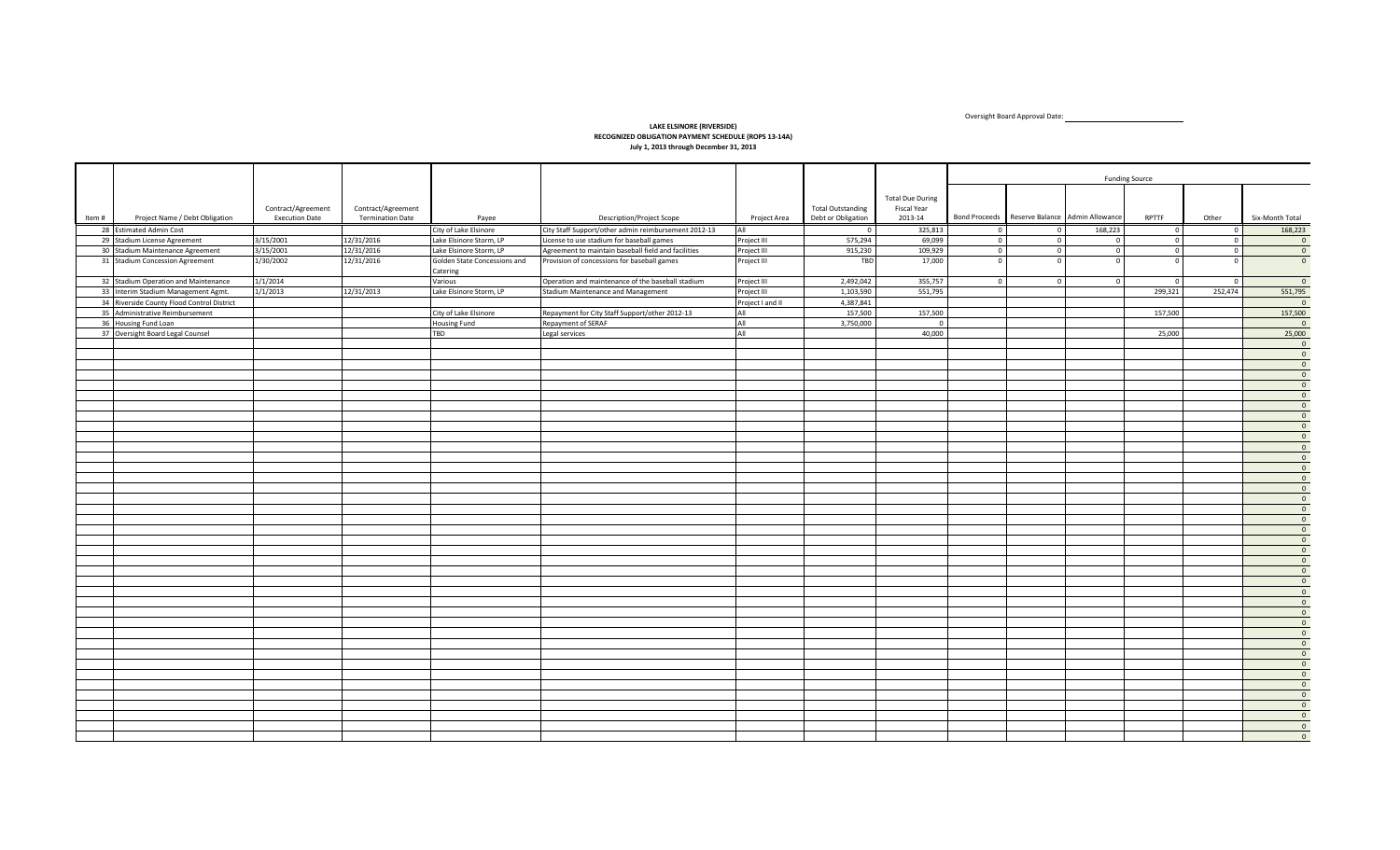**LAKE ELSINORE (RIVERSIDE)**

**Pursuant to Health and Safety Code section 34186 (a)**

**PRIOR PERIOD ESTIMATED OBLIGATIONS vs. ACTUAL PAYMENTS** 

**RECOGNIZED OBLIGATION PAYMENT SCHEDULE (ROPS II)**

**July 1, 2012 through December 31, 2012**

|                 |                                                   |                                                          |                                                                                                                                                                                                                                                                          |                    |          | <b>LMIHF</b> | <b>Bond Proceeds</b> |        |          | Reserve Balance | Admin Allowance |             | RPTTF       |           | Other    |        |
|-----------------|---------------------------------------------------|----------------------------------------------------------|--------------------------------------------------------------------------------------------------------------------------------------------------------------------------------------------------------------------------------------------------------------------------|--------------------|----------|--------------|----------------------|--------|----------|-----------------|-----------------|-------------|-------------|-----------|----------|--------|
|                 | Item # Project Name / Debt Obligation             | Payee                                                    | Description/Project Scope                                                                                                                                                                                                                                                | Project Area       | Estimate | Actual       | Estimate             | Actual | Estimate | Actual          | Estimate        | Actual      | Estimate    | Actual    | Estimate | Actual |
|                 |                                                   |                                                          |                                                                                                                                                                                                                                                                          |                    |          | $\zeta$      |                      | \$0    |          | \$157,380       | \$157,380       | \$5,246,477 | \$4,946,807 | $\leq$    | \$0      |        |
|                 |                                                   |                                                          |                                                                                                                                                                                                                                                                          |                    |          |              |                      |        |          |                 |                 |             |             |           |          |        |
|                 | Tax Allocation Revenue Bonds, 2010 Series A       | Union Bank, N.A.                                         | Bond issue to fund housing & non-housing projects                                                                                                                                                                                                                        | All                |          |              |                      |        |          |                 |                 |             | 651.866     | 651.866   |          |        |
|                 | 7 Tax Allocation Revenue Bonds, 2010 Series B     | Union Bank, N.A.                                         | Bond issue to fund housing projects                                                                                                                                                                                                                                      | Housing            |          |              |                      |        |          |                 |                 |             | 749,725     | 749.725   |          |        |
|                 | 3 Tax Allocation Revenue Bonds, 2010 Series C     | Union Bank, N.A.                                         | Bond issue to fund non-housing projects                                                                                                                                                                                                                                  | Project I and II   |          |              |                      |        |          |                 |                 |             | 1,678,607   | 1,678,607 |          |        |
|                 | 4 Tax Allocation Revenue Bonds, 2011 Series A     | Union Bank, N. A.                                        | Bond issue to fund non-housing projects                                                                                                                                                                                                                                  | Project I          |          |              |                      |        |          |                 |                 |             | 592.756     | 592.756   |          |        |
|                 | 5 Local Agency Revenue Bonds, 2011 Series A       | Union Bank, N.A.                                         | Bond issue to fund non-housing projects                                                                                                                                                                                                                                  | Project II and III |          |              |                      |        |          |                 |                 |             | 257.636     | 257.636   |          |        |
|                 | <b>5</b> Fiscal Agent Fees                        | Union Bank, N.A.                                         | Annual fiscal agent fees for bonds issues                                                                                                                                                                                                                                | All                |          |              |                      |        |          |                 |                 |             | 48.775      | 9.735     |          |        |
|                 | Bond Disclosure Services                          | HdL Coren & Cone                                         | Annual continuing disclosure for bond issues                                                                                                                                                                                                                             | All                |          |              |                      |        |          |                 |                 |             |             |           |          |        |
|                 | 8 MG/Chelsea Outlet OPA                           | MG/Chelsea                                               | Property tax revenue reimbursement                                                                                                                                                                                                                                       | Project I          |          |              |                      |        |          |                 |                 |             |             |           |          |        |
|                 | 9 Walmart DDA                                     | Wal-Mart Stores                                          | Property tax revenue reimbursement                                                                                                                                                                                                                                       | Project II         |          |              |                      |        |          |                 |                 |             |             |           |          |        |
|                 | 10 Oakgroves DDA                                  | Oak Grove Equities                                       | Property tax revenue reimbursement                                                                                                                                                                                                                                       | Project II         |          |              |                      |        |          |                 |                 |             |             |           |          |        |
|                 | 11 EVMWD - Amber Ridge                            | <b>EVMWD</b>                                             | Property tax revenue reimbursement                                                                                                                                                                                                                                       | Project III        |          |              |                      |        |          |                 |                 |             |             |           |          |        |
| 12 <sup>1</sup> | Summerly DDA                                      | McMillin Summerly LLC and Civic<br>Partners-Elsinore LLC | DDA pledges a portion of property tax revenues through 2038. Total<br>outstanding debt or obligation is estimated based on projections of tax revenue<br>growth at 2% per annum. If property values and corresponding revenues grow<br>at a higher or lower rate than    | Project II and III |          |              |                      |        |          |                 |                 |             | 226,662     | 226,662   |          |        |
|                 | 13 Summerly DDA Extraordinary Infrastructure Fund | Mc Millin Summerly LLC                                   |                                                                                                                                                                                                                                                                          | Project II and III |          |              |                      |        |          |                 |                 |             |             |           |          |        |
|                 | 14 Summerly DDA Special Counsel                   | Fulbright & Jaworski L.L.P                               | <b>Legal Services</b>                                                                                                                                                                                                                                                    | Project II and III |          |              |                      |        |          |                 |                 |             |             |           |          |        |
|                 | 15 Summerly DDA Annual Report                     | HdL Coren & Cone                                         | <b>Fiscal Reporting Services</b>                                                                                                                                                                                                                                         | Project II and III |          |              |                      |        |          |                 |                 |             |             |           |          |        |
|                 | 16 Stadium Agreement                              | Diamond Stadium Group                                    | Annual Capital Contribution                                                                                                                                                                                                                                              | All                |          |              |                      |        |          |                 |                 |             | 300,000     | 300,000   |          |        |
|                 | 17 City Reimbursement LERA                        | City of Lake Elsinore                                    | City Reimbursement LERA - Debt Service                                                                                                                                                                                                                                   | All                |          |              |                      |        |          |                 |                 |             | 352.000     | 352.000   |          |        |
|                 | 18 Housing Fund Loan                              | Housing Fund                                             | Repayment of SERAF                                                                                                                                                                                                                                                       | All                |          |              |                      |        |          |                 |                 |             | 260,000     |           |          |        |
|                 | Housing Fund Loan                                 | Housing Fund                                             | Payments on principal and interest on loan of bond proceeds from the<br>housing fund. Payments made in any given fiscal year are calculated<br>and disbursed based on available property tax revenue funds after<br>deductions for payment of all other debts and obliga | All                |          |              |                      |        |          |                 |                 |             |             |           |          |        |
|                 | 20 Legal Services                                 | Leibold McClendon & Mann                                 | Legal services for projects, bonds & DDA/Stadium Agreement<br>compliance.                                                                                                                                                                                                | All                |          |              |                      |        |          |                 |                 |             | 96,000      | 96,000    |          |        |
|                 | 21 Consultant Fees                                | HdL Coren & Cone                                         | Tax Projections for bond & DDA compliance                                                                                                                                                                                                                                | All                |          |              |                      |        |          |                 |                 |             | 18,750      | 18.750    |          |        |
|                 | 22 Audit Services                                 | <b>TRD</b>                                               | Bond disclosure compliance                                                                                                                                                                                                                                               | All                |          |              |                      |        |          |                 |                 |             | 13.700      | 13.070    |          |        |
|                 | Administrative Allowance                          | Various                                                  | Administrative Cost of the Agency                                                                                                                                                                                                                                        | All                |          |              |                      |        |          |                 | 157.380         | 157,380     |             |           |          |        |
|                 |                                                   |                                                          |                                                                                                                                                                                                                                                                          |                    |          |              |                      |        |          |                 |                 |             |             |           |          |        |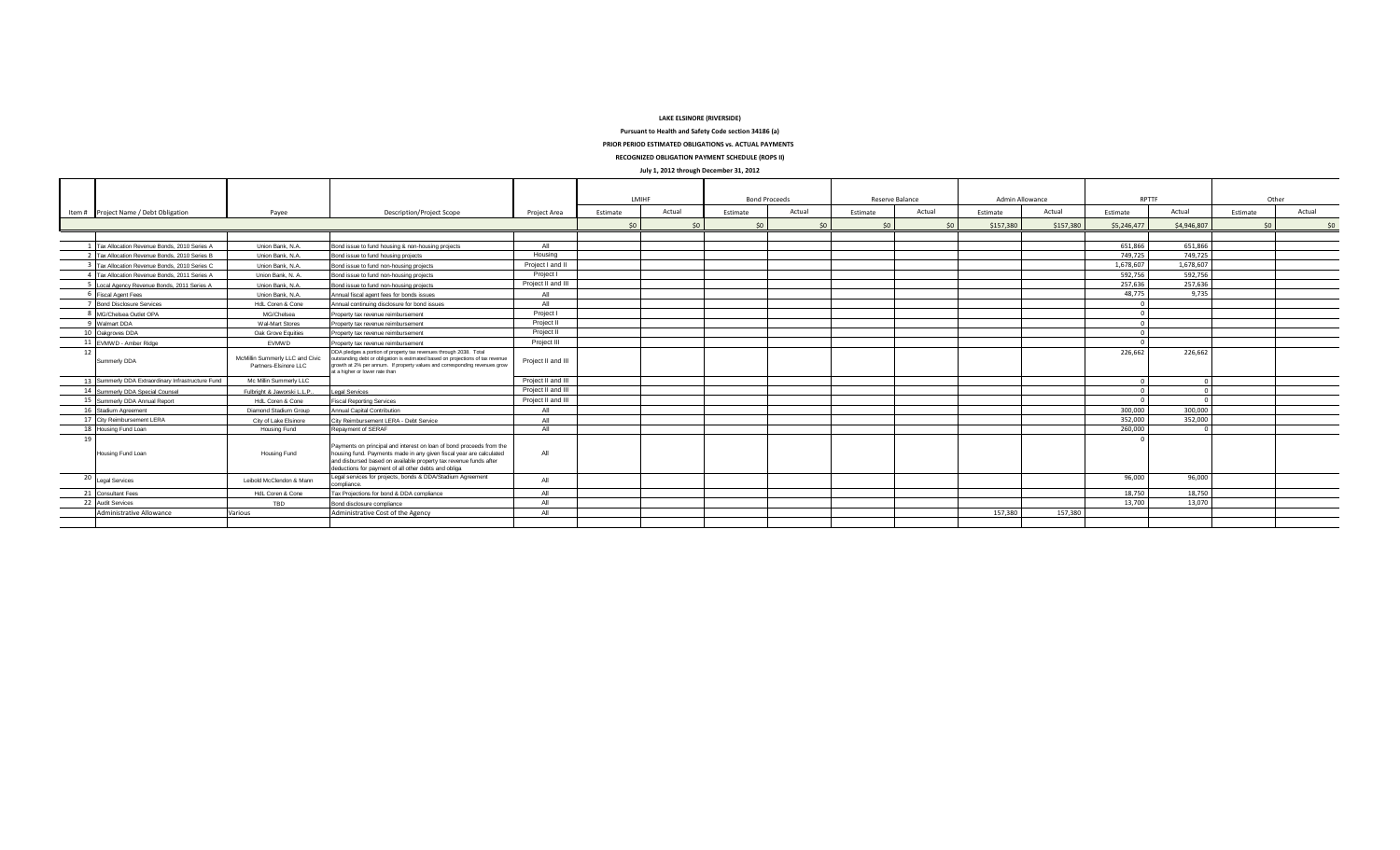# **LAKE ELSINORE (RIVERSIDE)**

### **RECOGNIZED OBLIGATION PAYMENT SCHEDULE (ROPS 13-14A) -- Notes (Optional)**

|                | July 1, 2013 through December 31, 2013                                                     |                                                                                                                                                                                                                                                                                                                                                                                                                                                                                                                                                                                                                                                                                                                                                                                                                                                                                                                                                                                                                                                                                                                                                                                                                                                                                                                                                                                                                                                                                                                                                                                                                                                                                                                                                                                                                                                                                                                                                                                                                                                                                                                                                                                                                                                                                                                                                                                                                                                          |  |  |  |  |  |  |
|----------------|--------------------------------------------------------------------------------------------|----------------------------------------------------------------------------------------------------------------------------------------------------------------------------------------------------------------------------------------------------------------------------------------------------------------------------------------------------------------------------------------------------------------------------------------------------------------------------------------------------------------------------------------------------------------------------------------------------------------------------------------------------------------------------------------------------------------------------------------------------------------------------------------------------------------------------------------------------------------------------------------------------------------------------------------------------------------------------------------------------------------------------------------------------------------------------------------------------------------------------------------------------------------------------------------------------------------------------------------------------------------------------------------------------------------------------------------------------------------------------------------------------------------------------------------------------------------------------------------------------------------------------------------------------------------------------------------------------------------------------------------------------------------------------------------------------------------------------------------------------------------------------------------------------------------------------------------------------------------------------------------------------------------------------------------------------------------------------------------------------------------------------------------------------------------------------------------------------------------------------------------------------------------------------------------------------------------------------------------------------------------------------------------------------------------------------------------------------------------------------------------------------------------------------------------------------------|--|--|--|--|--|--|
| ltem #         | <b>Project Name / Debt Obligation</b>                                                      | Notes/Comments                                                                                                                                                                                                                                                                                                                                                                                                                                                                                                                                                                                                                                                                                                                                                                                                                                                                                                                                                                                                                                                                                                                                                                                                                                                                                                                                                                                                                                                                                                                                                                                                                                                                                                                                                                                                                                                                                                                                                                                                                                                                                                                                                                                                                                                                                                                                                                                                                                           |  |  |  |  |  |  |
| $\mathbf{1}$   | Tax Allocation Revenue Bonds, 2010 Series                                                  | The Successor Agency anticipates the RPTTF revenues available for the ROPS 13-14A period will be approximately 50% of property tax revenues generated with the<br>Project Areas for Tax Year 2012-13. The Agency received 50% of their debt service requirement for the 2013 Bond Year in the ROPS 3 distribution, therefore, the<br>amount shown reflects the remaining 50% of their Debt Service Requirement for the 2013 Bond Year.                                                                                                                                                                                                                                                                                                                                                                                                                                                                                                                                                                                                                                                                                                                                                                                                                                                                                                                                                                                                                                                                                                                                                                                                                                                                                                                                                                                                                                                                                                                                                                                                                                                                                                                                                                                                                                                                                                                                                                                                                   |  |  |  |  |  |  |
| $\overline{2}$ | Tax Allocation Revenue Bonds, 2010 Series                                                  | See line 1                                                                                                                                                                                                                                                                                                                                                                                                                                                                                                                                                                                                                                                                                                                                                                                                                                                                                                                                                                                                                                                                                                                                                                                                                                                                                                                                                                                                                                                                                                                                                                                                                                                                                                                                                                                                                                                                                                                                                                                                                                                                                                                                                                                                                                                                                                                                                                                                                                               |  |  |  |  |  |  |
| 3              | Tax Allocation Revenue Bonds, 2010 Series                                                  | See line 1                                                                                                                                                                                                                                                                                                                                                                                                                                                                                                                                                                                                                                                                                                                                                                                                                                                                                                                                                                                                                                                                                                                                                                                                                                                                                                                                                                                                                                                                                                                                                                                                                                                                                                                                                                                                                                                                                                                                                                                                                                                                                                                                                                                                                                                                                                                                                                                                                                               |  |  |  |  |  |  |
| 4              | Tax Allocation Revenue Bonds, 2011 Series                                                  | See line 1                                                                                                                                                                                                                                                                                                                                                                                                                                                                                                                                                                                                                                                                                                                                                                                                                                                                                                                                                                                                                                                                                                                                                                                                                                                                                                                                                                                                                                                                                                                                                                                                                                                                                                                                                                                                                                                                                                                                                                                                                                                                                                                                                                                                                                                                                                                                                                                                                                               |  |  |  |  |  |  |
| 5              | Local Agency Revenue Bonds, 2011 Series A See line 1                                       |                                                                                                                                                                                                                                                                                                                                                                                                                                                                                                                                                                                                                                                                                                                                                                                                                                                                                                                                                                                                                                                                                                                                                                                                                                                                                                                                                                                                                                                                                                                                                                                                                                                                                                                                                                                                                                                                                                                                                                                                                                                                                                                                                                                                                                                                                                                                                                                                                                                          |  |  |  |  |  |  |
|                | 6   Fiscal Agent Fees                                                                      |                                                                                                                                                                                                                                                                                                                                                                                                                                                                                                                                                                                                                                                                                                                                                                                                                                                                                                                                                                                                                                                                                                                                                                                                                                                                                                                                                                                                                                                                                                                                                                                                                                                                                                                                                                                                                                                                                                                                                                                                                                                                                                                                                                                                                                                                                                                                                                                                                                                          |  |  |  |  |  |  |
|                | 7 Bond Disclosure Services                                                                 |                                                                                                                                                                                                                                                                                                                                                                                                                                                                                                                                                                                                                                                                                                                                                                                                                                                                                                                                                                                                                                                                                                                                                                                                                                                                                                                                                                                                                                                                                                                                                                                                                                                                                                                                                                                                                                                                                                                                                                                                                                                                                                                                                                                                                                                                                                                                                                                                                                                          |  |  |  |  |  |  |
| 8              | MG/Chelsea Outlet OPA                                                                      |                                                                                                                                                                                                                                                                                                                                                                                                                                                                                                                                                                                                                                                                                                                                                                                                                                                                                                                                                                                                                                                                                                                                                                                                                                                                                                                                                                                                                                                                                                                                                                                                                                                                                                                                                                                                                                                                                                                                                                                                                                                                                                                                                                                                                                                                                                                                                                                                                                                          |  |  |  |  |  |  |
| 9              | <b>Walmart DDA</b>                                                                         |                                                                                                                                                                                                                                                                                                                                                                                                                                                                                                                                                                                                                                                                                                                                                                                                                                                                                                                                                                                                                                                                                                                                                                                                                                                                                                                                                                                                                                                                                                                                                                                                                                                                                                                                                                                                                                                                                                                                                                                                                                                                                                                                                                                                                                                                                                                                                                                                                                                          |  |  |  |  |  |  |
| 10             | Oakgroves DDA                                                                              |                                                                                                                                                                                                                                                                                                                                                                                                                                                                                                                                                                                                                                                                                                                                                                                                                                                                                                                                                                                                                                                                                                                                                                                                                                                                                                                                                                                                                                                                                                                                                                                                                                                                                                                                                                                                                                                                                                                                                                                                                                                                                                                                                                                                                                                                                                                                                                                                                                                          |  |  |  |  |  |  |
|                | 11 EVMWD - Amber Ridge                                                                     |                                                                                                                                                                                                                                                                                                                                                                                                                                                                                                                                                                                                                                                                                                                                                                                                                                                                                                                                                                                                                                                                                                                                                                                                                                                                                                                                                                                                                                                                                                                                                                                                                                                                                                                                                                                                                                                                                                                                                                                                                                                                                                                                                                                                                                                                                                                                                                                                                                                          |  |  |  |  |  |  |
| 12             | <b>Summerly DDA</b>                                                                        |                                                                                                                                                                                                                                                                                                                                                                                                                                                                                                                                                                                                                                                                                                                                                                                                                                                                                                                                                                                                                                                                                                                                                                                                                                                                                                                                                                                                                                                                                                                                                                                                                                                                                                                                                                                                                                                                                                                                                                                                                                                                                                                                                                                                                                                                                                                                                                                                                                                          |  |  |  |  |  |  |
| 13             | Summerly DDA Extraordinary Infrastructure Description/Project Scope - See Item 12.<br>Fund |                                                                                                                                                                                                                                                                                                                                                                                                                                                                                                                                                                                                                                                                                                                                                                                                                                                                                                                                                                                                                                                                                                                                                                                                                                                                                                                                                                                                                                                                                                                                                                                                                                                                                                                                                                                                                                                                                                                                                                                                                                                                                                                                                                                                                                                                                                                                                                                                                                                          |  |  |  |  |  |  |
| 14             | Summerly DDA Special Counsel                                                               |                                                                                                                                                                                                                                                                                                                                                                                                                                                                                                                                                                                                                                                                                                                                                                                                                                                                                                                                                                                                                                                                                                                                                                                                                                                                                                                                                                                                                                                                                                                                                                                                                                                                                                                                                                                                                                                                                                                                                                                                                                                                                                                                                                                                                                                                                                                                                                                                                                                          |  |  |  |  |  |  |
| 15             | Summerly DDA Annual Report                                                                 |                                                                                                                                                                                                                                                                                                                                                                                                                                                                                                                                                                                                                                                                                                                                                                                                                                                                                                                                                                                                                                                                                                                                                                                                                                                                                                                                                                                                                                                                                                                                                                                                                                                                                                                                                                                                                                                                                                                                                                                                                                                                                                                                                                                                                                                                                                                                                                                                                                                          |  |  |  |  |  |  |
| 16             | <b>Stadium Agreement</b>                                                                   | See lines 29-32                                                                                                                                                                                                                                                                                                                                                                                                                                                                                                                                                                                                                                                                                                                                                                                                                                                                                                                                                                                                                                                                                                                                                                                                                                                                                                                                                                                                                                                                                                                                                                                                                                                                                                                                                                                                                                                                                                                                                                                                                                                                                                                                                                                                                                                                                                                                                                                                                                          |  |  |  |  |  |  |
| 17             | Seismic Retrofit Project                                                                   |                                                                                                                                                                                                                                                                                                                                                                                                                                                                                                                                                                                                                                                                                                                                                                                                                                                                                                                                                                                                                                                                                                                                                                                                                                                                                                                                                                                                                                                                                                                                                                                                                                                                                                                                                                                                                                                                                                                                                                                                                                                                                                                                                                                                                                                                                                                                                                                                                                                          |  |  |  |  |  |  |
| 18             | City Reimbursement LERA                                                                    | The bank has provided notice that it will withdraw the Letter of Credit related to this variable rate financing. The revised numbers reflect the Successor Agency's best<br>estimate of the obligation refinanced at a fixed rate.                                                                                                                                                                                                                                                                                                                                                                                                                                                                                                                                                                                                                                                                                                                                                                                                                                                                                                                                                                                                                                                                                                                                                                                                                                                                                                                                                                                                                                                                                                                                                                                                                                                                                                                                                                                                                                                                                                                                                                                                                                                                                                                                                                                                                       |  |  |  |  |  |  |
|                | 19 Housing Fund Loan                                                                       |                                                                                                                                                                                                                                                                                                                                                                                                                                                                                                                                                                                                                                                                                                                                                                                                                                                                                                                                                                                                                                                                                                                                                                                                                                                                                                                                                                                                                                                                                                                                                                                                                                                                                                                                                                                                                                                                                                                                                                                                                                                                                                                                                                                                                                                                                                                                                                                                                                                          |  |  |  |  |  |  |
|                | 20 Housing Fund Loan                                                                       | In the event the RPTTF revenues are higher or lower, this payment amount will be adjusted accordingly in order to first satisfy all other obligations.                                                                                                                                                                                                                                                                                                                                                                                                                                                                                                                                                                                                                                                                                                                                                                                                                                                                                                                                                                                                                                                                                                                                                                                                                                                                                                                                                                                                                                                                                                                                                                                                                                                                                                                                                                                                                                                                                                                                                                                                                                                                                                                                                                                                                                                                                                   |  |  |  |  |  |  |
| 21<br>22       | City Bond Debt Service Requirements<br>Legal Services                                      |                                                                                                                                                                                                                                                                                                                                                                                                                                                                                                                                                                                                                                                                                                                                                                                                                                                                                                                                                                                                                                                                                                                                                                                                                                                                                                                                                                                                                                                                                                                                                                                                                                                                                                                                                                                                                                                                                                                                                                                                                                                                                                                                                                                                                                                                                                                                                                                                                                                          |  |  |  |  |  |  |
| 23             | <b>Consultant Fees</b>                                                                     |                                                                                                                                                                                                                                                                                                                                                                                                                                                                                                                                                                                                                                                                                                                                                                                                                                                                                                                                                                                                                                                                                                                                                                                                                                                                                                                                                                                                                                                                                                                                                                                                                                                                                                                                                                                                                                                                                                                                                                                                                                                                                                                                                                                                                                                                                                                                                                                                                                                          |  |  |  |  |  |  |
| 24             | <b>Tax Sharing Calculations</b>                                                            |                                                                                                                                                                                                                                                                                                                                                                                                                                                                                                                                                                                                                                                                                                                                                                                                                                                                                                                                                                                                                                                                                                                                                                                                                                                                                                                                                                                                                                                                                                                                                                                                                                                                                                                                                                                                                                                                                                                                                                                                                                                                                                                                                                                                                                                                                                                                                                                                                                                          |  |  |  |  |  |  |
| 25             | <b>Contract for Auditing Services</b>                                                      |                                                                                                                                                                                                                                                                                                                                                                                                                                                                                                                                                                                                                                                                                                                                                                                                                                                                                                                                                                                                                                                                                                                                                                                                                                                                                                                                                                                                                                                                                                                                                                                                                                                                                                                                                                                                                                                                                                                                                                                                                                                                                                                                                                                                                                                                                                                                                                                                                                                          |  |  |  |  |  |  |
| 26             | <b>Employee Costs</b>                                                                      |                                                                                                                                                                                                                                                                                                                                                                                                                                                                                                                                                                                                                                                                                                                                                                                                                                                                                                                                                                                                                                                                                                                                                                                                                                                                                                                                                                                                                                                                                                                                                                                                                                                                                                                                                                                                                                                                                                                                                                                                                                                                                                                                                                                                                                                                                                                                                                                                                                                          |  |  |  |  |  |  |
| 27             | <b>Other Administrative Costs</b>                                                          |                                                                                                                                                                                                                                                                                                                                                                                                                                                                                                                                                                                                                                                                                                                                                                                                                                                                                                                                                                                                                                                                                                                                                                                                                                                                                                                                                                                                                                                                                                                                                                                                                                                                                                                                                                                                                                                                                                                                                                                                                                                                                                                                                                                                                                                                                                                                                                                                                                                          |  |  |  |  |  |  |
| 28             | <b>Estimated Admin Cost</b>                                                                |                                                                                                                                                                                                                                                                                                                                                                                                                                                                                                                                                                                                                                                                                                                                                                                                                                                                                                                                                                                                                                                                                                                                                                                                                                                                                                                                                                                                                                                                                                                                                                                                                                                                                                                                                                                                                                                                                                                                                                                                                                                                                                                                                                                                                                                                                                                                                                                                                                                          |  |  |  |  |  |  |
| 29             | Stadium License Agreement                                                                  | Effective December 31, 2012, the existing tenant, Diamond Stadium Group, has exercised its right to terminate the Stadium Agreement referenced in line 16 of page<br>1 of the ROPS. The Stadium Agreement required that certain other agreements entered into before the date of the Stadium Agreement be tolled during the term of<br>the Stadium Agreement. Those agreements (the Stadium License Agreement, Stadium Maintenance Agreement and Stadium Concession Agreement - collectively<br>the "New Stadium Agreements") spring back into operation by their terms upon the expiration or earlier termination of the Stadium Agreement. The New Stadium<br>Agreements are listed in lines 29, 30, and 31 of page 1 of the ROPS. In addition, the Agency will incur additional costs to operate and maintain the stadium as a result<br>of the termination of the Stadium Agreement, such as utilities, materials, grounds maintenance, staff and stadium administration. The ongoing operation and<br>maintenance of the Stadium is necessary for the Agency to fulfill its obligations under the New Stadium Agreements. The additional Agency costs to operate and<br>maintain the stadium are listed on line 32 of the ROPS.<br>The new Stadium License Agreement requires that the licensee pay a license fee to the Agency for its use of the stadium for baseball games and certain other events,<br>and the new Stadium Concession Agreement requires payment to the Agency of a percentage of concession revenue. The Agency will use the proceeds of such fees<br>to pay certain costs associated with the Stadium. The costs paid with the fees are reflected in the column entitled "Funding Source - Other." The costs to operate<br>and maintain the stadium in excess of the fee income are reflected in the column entitled "Funding Source - RPTTF."<br>On line 32 of page 1 of the ROPS, in the column entitled "Total Outstanding Debt or Obligation," the Agency has estimated such amount through 2016 based on 2%<br>annual increases through 2016. The actual costs will vary based on how long the Agency owns the stadium, how much costs to operate and regularly maintain the<br>stadium increase or decrease over time, and what kind of capital outlay is required over time to maintain the stadium in its current condition. Capital expenses over<br>time could be substantial and cannot be estimated at this time. |  |  |  |  |  |  |
| 30<br>31       | Stadium Maintenance Agreement<br><b>Stadium Concession Agreement</b>                       | See line 29<br>See line 29                                                                                                                                                                                                                                                                                                                                                                                                                                                                                                                                                                                                                                                                                                                                                                                                                                                                                                                                                                                                                                                                                                                                                                                                                                                                                                                                                                                                                                                                                                                                                                                                                                                                                                                                                                                                                                                                                                                                                                                                                                                                                                                                                                                                                                                                                                                                                                                                                               |  |  |  |  |  |  |
| 32             | Stadium Operation and Maintenance                                                          | See line 29                                                                                                                                                                                                                                                                                                                                                                                                                                                                                                                                                                                                                                                                                                                                                                                                                                                                                                                                                                                                                                                                                                                                                                                                                                                                                                                                                                                                                                                                                                                                                                                                                                                                                                                                                                                                                                                                                                                                                                                                                                                                                                                                                                                                                                                                                                                                                                                                                                              |  |  |  |  |  |  |
| 33             | Interim Stadium Management Agmt.                                                           | Successor Agency entered into Interim Management Agreement for Stadium management, operations and maintenance for calendar year 2013. This Agreement<br>incorporates the obligations in line items 29-32.                                                                                                                                                                                                                                                                                                                                                                                                                                                                                                                                                                                                                                                                                                                                                                                                                                                                                                                                                                                                                                                                                                                                                                                                                                                                                                                                                                                                                                                                                                                                                                                                                                                                                                                                                                                                                                                                                                                                                                                                                                                                                                                                                                                                                                                |  |  |  |  |  |  |
| 34             | Riverside County Flood Control District                                                    | Accured pass-through payments for expenditures to made in accordance to the tax sharing agreements.                                                                                                                                                                                                                                                                                                                                                                                                                                                                                                                                                                                                                                                                                                                                                                                                                                                                                                                                                                                                                                                                                                                                                                                                                                                                                                                                                                                                                                                                                                                                                                                                                                                                                                                                                                                                                                                                                                                                                                                                                                                                                                                                                                                                                                                                                                                                                      |  |  |  |  |  |  |
| 35             | Administrative Reimbursement                                                               | Repayment for administrative expenses not funded in prior ROPS.                                                                                                                                                                                                                                                                                                                                                                                                                                                                                                                                                                                                                                                                                                                                                                                                                                                                                                                                                                                                                                                                                                                                                                                                                                                                                                                                                                                                                                                                                                                                                                                                                                                                                                                                                                                                                                                                                                                                                                                                                                                                                                                                                                                                                                                                                                                                                                                          |  |  |  |  |  |  |
| 36             | Housing Fund Loan                                                                          | This obligation reflects the total outstanding debt to the Housing Fund for repayment of the SERAF. See item 19.                                                                                                                                                                                                                                                                                                                                                                                                                                                                                                                                                                                                                                                                                                                                                                                                                                                                                                                                                                                                                                                                                                                                                                                                                                                                                                                                                                                                                                                                                                                                                                                                                                                                                                                                                                                                                                                                                                                                                                                                                                                                                                                                                                                                                                                                                                                                         |  |  |  |  |  |  |
| 37             | Oversight Board Legal Counsel                                                              |                                                                                                                                                                                                                                                                                                                                                                                                                                                                                                                                                                                                                                                                                                                                                                                                                                                                                                                                                                                                                                                                                                                                                                                                                                                                                                                                                                                                                                                                                                                                                                                                                                                                                                                                                                                                                                                                                                                                                                                                                                                                                                                                                                                                                                                                                                                                                                                                                                                          |  |  |  |  |  |  |
|                |                                                                                            |                                                                                                                                                                                                                                                                                                                                                                                                                                                                                                                                                                                                                                                                                                                                                                                                                                                                                                                                                                                                                                                                                                                                                                                                                                                                                                                                                                                                                                                                                                                                                                                                                                                                                                                                                                                                                                                                                                                                                                                                                                                                                                                                                                                                                                                                                                                                                                                                                                                          |  |  |  |  |  |  |
|                |                                                                                            |                                                                                                                                                                                                                                                                                                                                                                                                                                                                                                                                                                                                                                                                                                                                                                                                                                                                                                                                                                                                                                                                                                                                                                                                                                                                                                                                                                                                                                                                                                                                                                                                                                                                                                                                                                                                                                                                                                                                                                                                                                                                                                                                                                                                                                                                                                                                                                                                                                                          |  |  |  |  |  |  |
|                |                                                                                            |                                                                                                                                                                                                                                                                                                                                                                                                                                                                                                                                                                                                                                                                                                                                                                                                                                                                                                                                                                                                                                                                                                                                                                                                                                                                                                                                                                                                                                                                                                                                                                                                                                                                                                                                                                                                                                                                                                                                                                                                                                                                                                                                                                                                                                                                                                                                                                                                                                                          |  |  |  |  |  |  |
|                |                                                                                            |                                                                                                                                                                                                                                                                                                                                                                                                                                                                                                                                                                                                                                                                                                                                                                                                                                                                                                                                                                                                                                                                                                                                                                                                                                                                                                                                                                                                                                                                                                                                                                                                                                                                                                                                                                                                                                                                                                                                                                                                                                                                                                                                                                                                                                                                                                                                                                                                                                                          |  |  |  |  |  |  |
|                |                                                                                            |                                                                                                                                                                                                                                                                                                                                                                                                                                                                                                                                                                                                                                                                                                                                                                                                                                                                                                                                                                                                                                                                                                                                                                                                                                                                                                                                                                                                                                                                                                                                                                                                                                                                                                                                                                                                                                                                                                                                                                                                                                                                                                                                                                                                                                                                                                                                                                                                                                                          |  |  |  |  |  |  |
|                | Total Outstanding Debt or Obligation<br>Total Due During Fiscal Year 2013-14               | Outstanding Debt or Obligation as of February 28, 2012. Does not reflect all payments anticipated to be paid in Fiscal Year 2012-13<br>Reflects payments to be made from July 2013 thru June 2014. Based on the remaining tax year revenues from 2012-13 (June 1, 2013) and first allocation of 2013-14<br>tax year revenues (Jan 2, 2014).                                                                                                                                                                                                                                                                                                                                                                                                                                                                                                                                                                                                                                                                                                                                                                                                                                                                                                                                                                                                                                                                                                                                                                                                                                                                                                                                                                                                                                                                                                                                                                                                                                                                                                                                                                                                                                                                                                                                                                                                                                                                                                              |  |  |  |  |  |  |